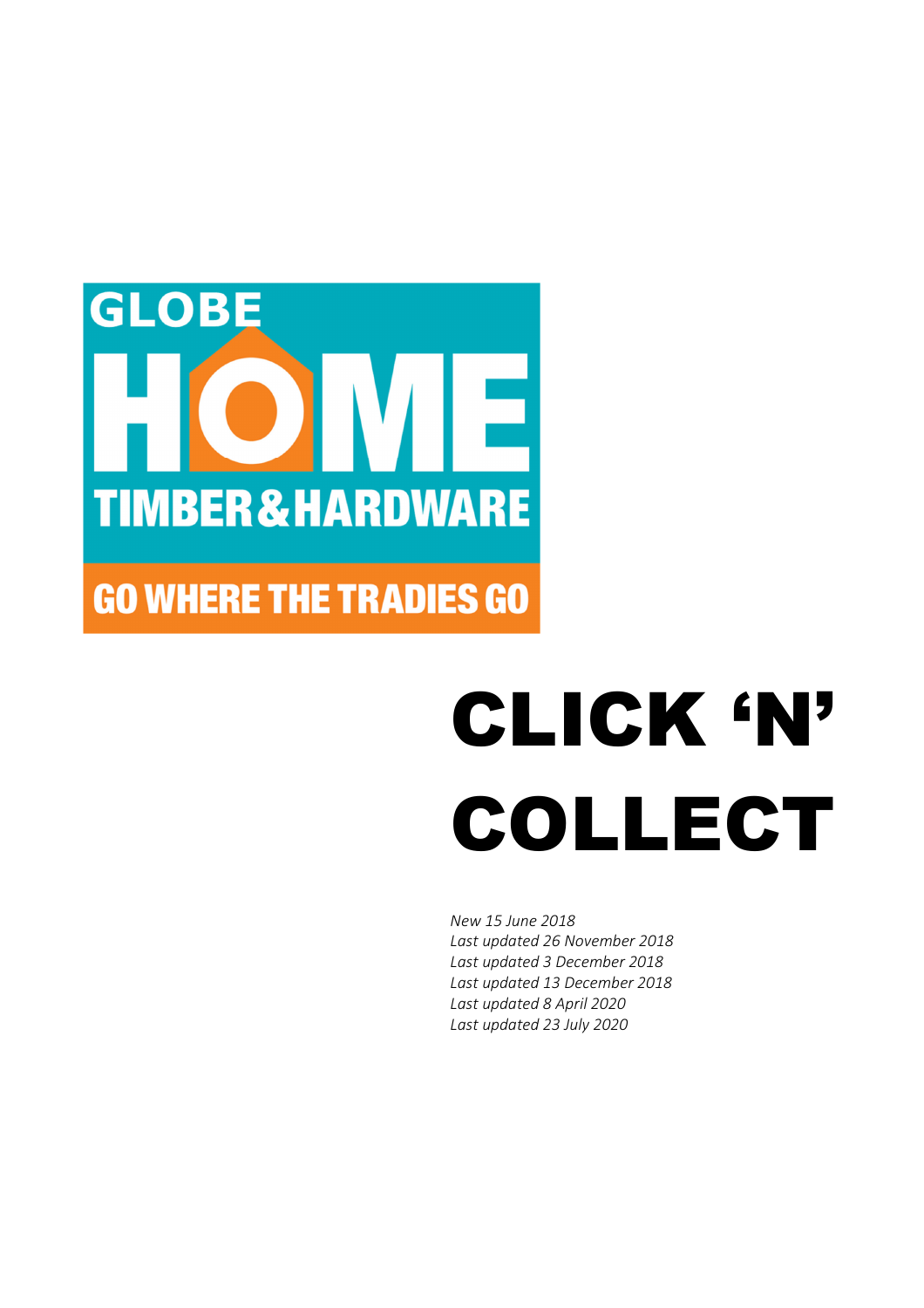# Contents

| If a payment was made using PayPal, Afterpay, ApplePay, AndroidPay or ZipPay  12 |  |
|----------------------------------------------------------------------------------|--|
|                                                                                  |  |
|                                                                                  |  |
|                                                                                  |  |
| If a consumer contacts the IHG National Support Office and seeks a refund 14     |  |
|                                                                                  |  |
|                                                                                  |  |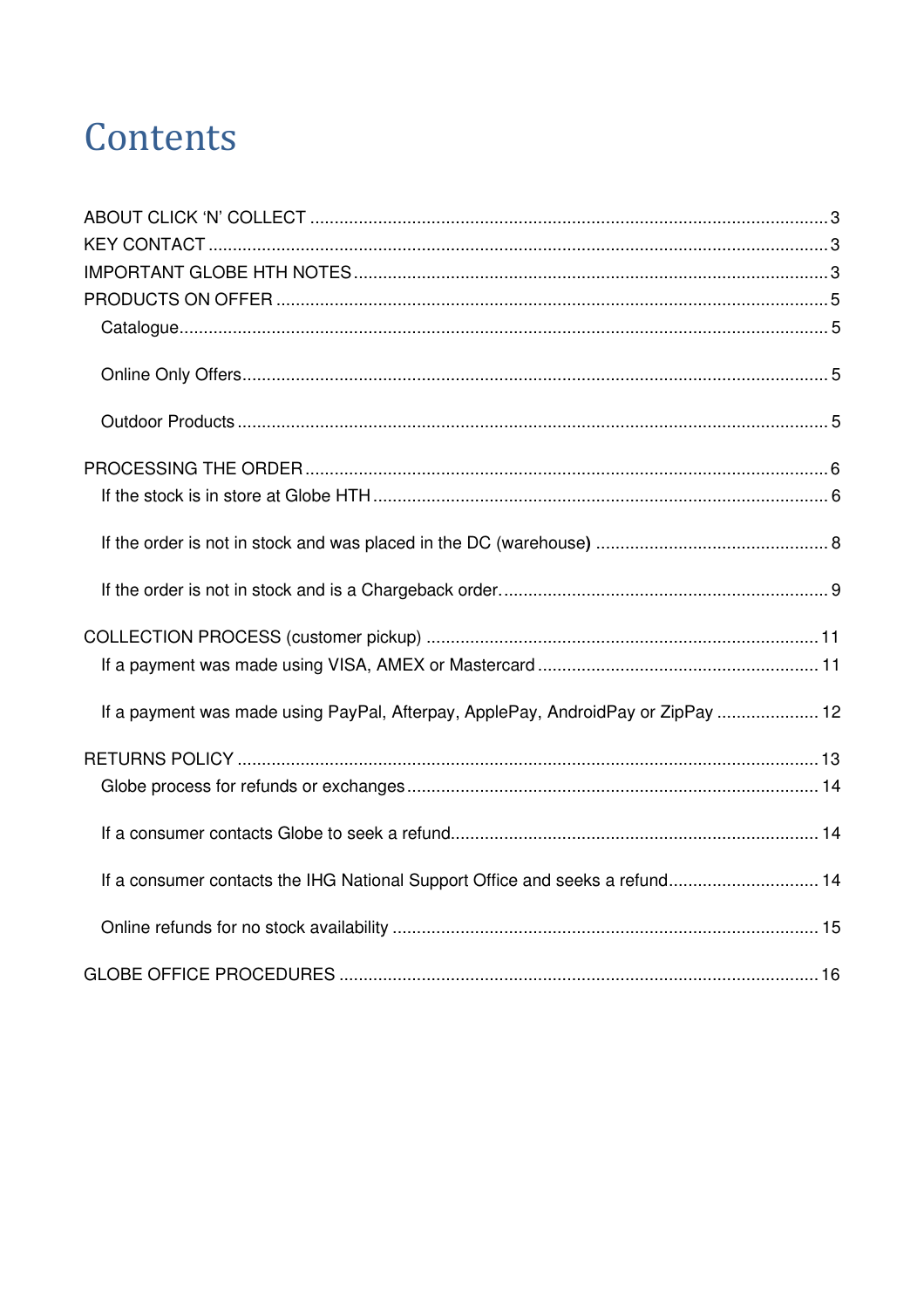# **ABOUT CLICK 'N' COLLECT**

Click 'N' Collect is an opportunity for our store to enter the digital selling space and gives consumers the ability to purchase online. It's been implemented to stay relevant in the digital age, reach a new and changing generation of consumers, extend the range and open trading hours to 24/7.

### **KEY CONTACT**

*The HUB Ph: 1300 880 440*  Email hub@mitre10.com.au

### **IMPORTANT GLOBE HTH NOTES**

- Business hours are currently classed as 9.00am to 5.00pm AEST, Monday to Friday for the CNC ordering process
- We sell our stock at the price quoted on the CNC site.
- If the sale price is below our purchase price bring it to the attention of Selina – we will need to ensure we receive a rebate for the item. Selina will notify Leelee and receipt monitored.
- Do not ask customer for DIY Loyalty card number. Only use card number if requested by customer.
- DART payment method only use Click N Collect (all payments are processed centrally at the main office)
- We handle refunds/credits in store per our normal procedures.
- Proof of purchase and ID required for pickups of CNC orders.
- CNC orders cannot be delivered per the HTH CNC policy.

CNC orders need to processed promptly with an 8-hour window from the time of the customer order on the HTH site.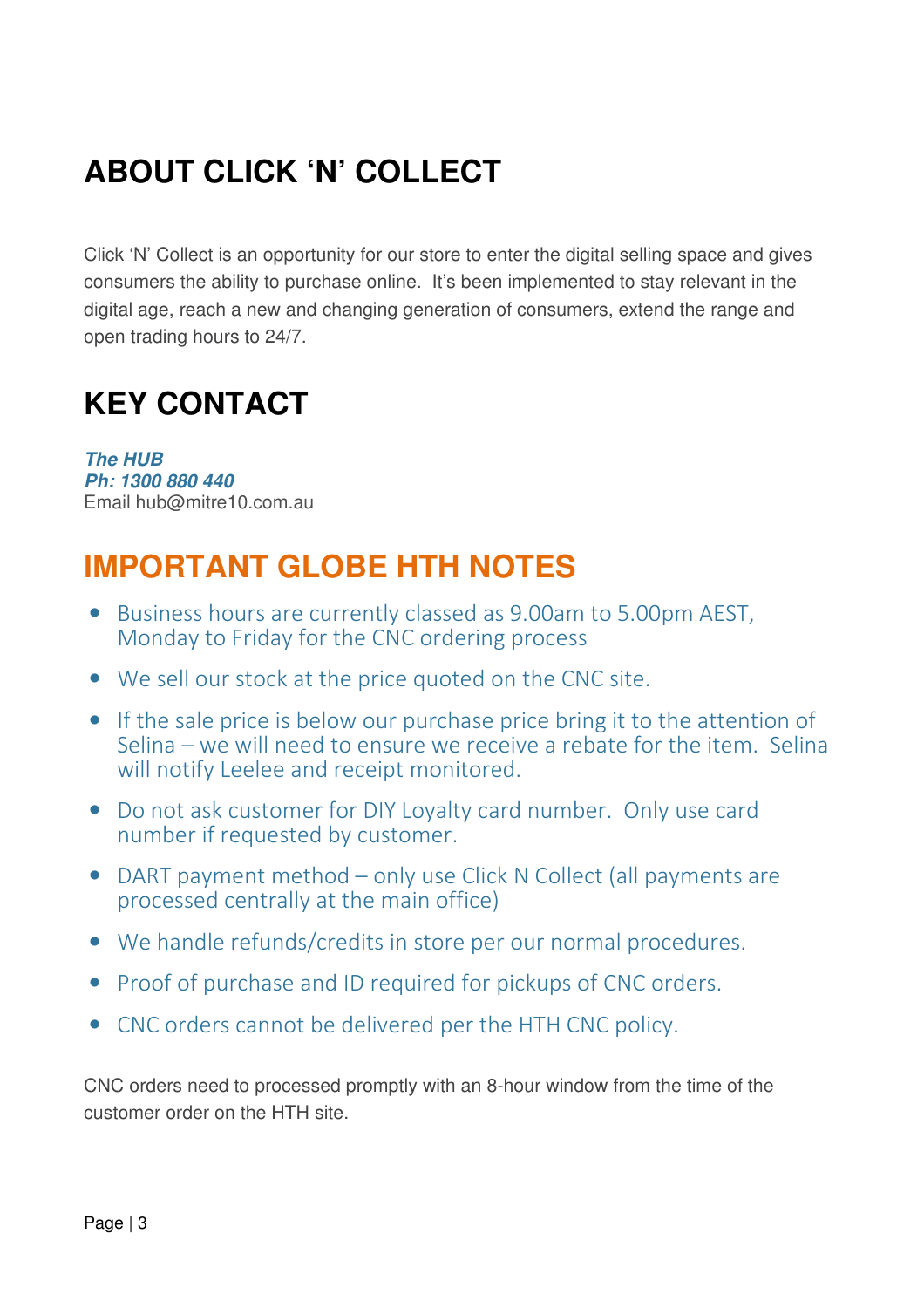Paul King is the primary person to monitor the sales@globehardware.com.au email account on the Sales Laptop. His backup is Dean and on the days he and Dean are not in store to monitor the CNC sales Paul King is to notify Brenton who will process orders in their absence.

### CUSTOMER TERMS

These are the terms available to the customer when they order on-line.

#### *This is the extract from the HTH CNC website to the customer.*

"The products promoted on this site are all available from Home Timber & Hardware at the time they are advertised.

In most cases the local store will hold stock so please allow at least one business day to process your order before you come to pick it up. In some cases, due to the success of some promotions the stores may have to draw stock from a central warehouse. In these circumstances the store will call you and advise an expected delivery date.

When you purchase products online you can only collect your goods from the store you nominated in the purchase process. The store you nominated has processed your payment.

We do not deliver to your products purchased online.

Some of our stores are happy to arrange delivery for you when you contact them directly. The price and terms of the delivery are at the discretion of the store you have nominated.

We ask that you collect your goods within 14 days of the goods being available for collection.

If the goods aren't collected after a reasonable time and after the store makes reasonable attempts to contact you, the goods may be returned to stock and a refund processed."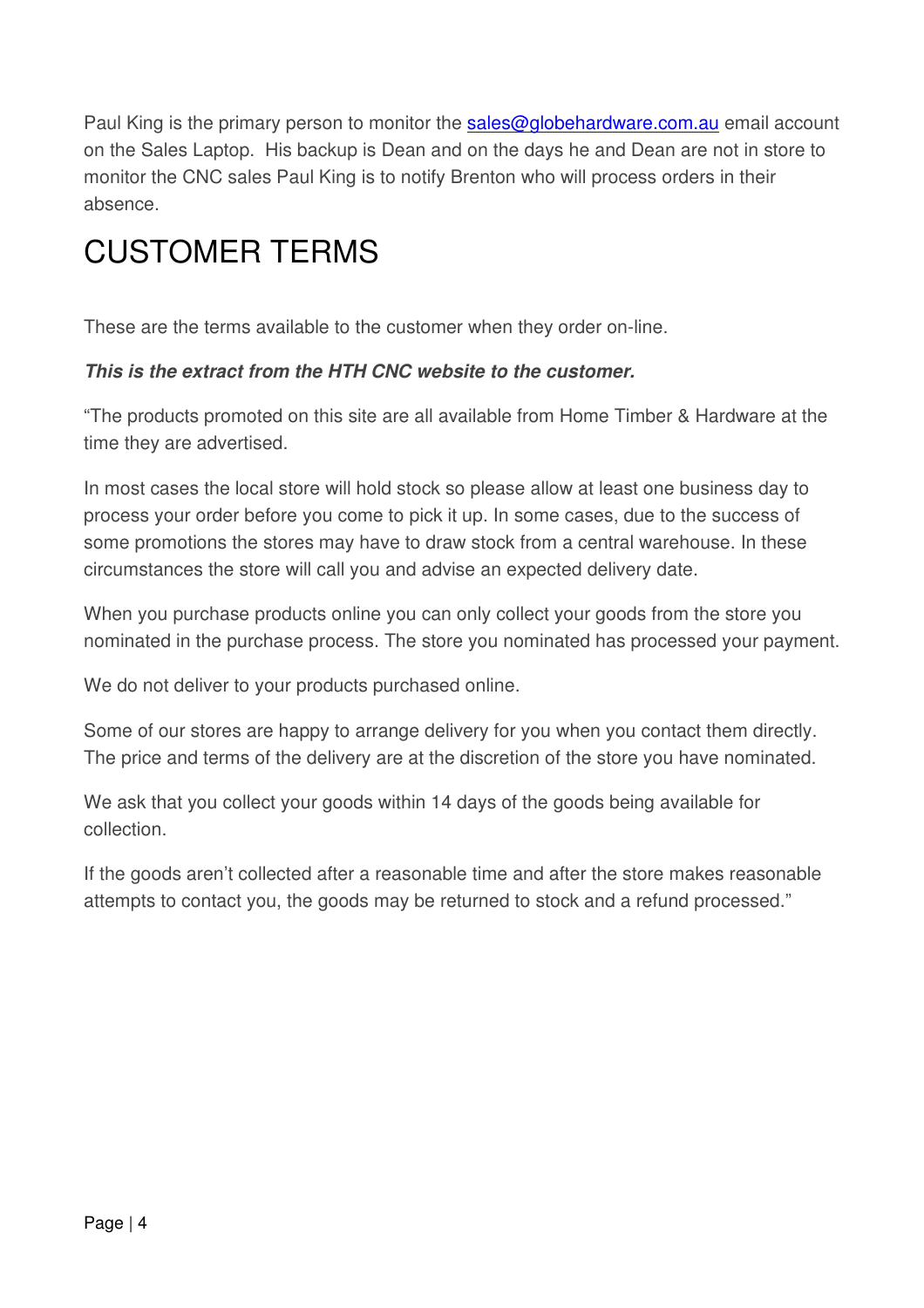# **PRODUCTS ON OFFER**

# **Catalogue**

All products featured in a catalogue will Be available to purchase on Click 'n' Collect for the duration of the catalogue period. To ensure consumer satisfaction, where a product cannot be featured online due to MOQ requirements or minimal stock the product will be flagged as "see in store."

### Product Ranges

- Priced: A range of products available for purchase on Click 'n' Collect that are advertised with a national price point.
- Unpriced: A range of products featured without a price that are not available to purchase online. These products give us the ability to showcase our range without setting a national price point. These are usually products like Principal Kitchens where the page displays information but no price or add-to-cart. It will have a Call to Action to call the store for more information.

# Online Only Offers

These products may be clearance lines or promotional products generally available for purchase via Click 'n' Collect only. Member pricing on these products will be set accordingly to allow stores to match online pricing in store. From time to time there will be offers where IHG try to clear out items from the warehouse. To be able to move quickly on these IHG will add them to the website and promote online via Email, Facebook and Google AdWords.

# Outdoor Products

The seasonal range of outdoor products will be available for purchase via Click 'n' Collect. Where stock is exhausted in our DCs, the product will be flagged with "see in store" which will enable us to continue to showcase the range that still may be available in stores who forward ordered this stock.

*NOTE For items advertised on the CNC site that are a different price to stock items, we record the sale per the CNC price and need to change the price when processing the invoice. If the sale price is below our purchase price bring it to the attention of Selina – we will need to ensure we receive a rebate for the item. Selina will notify Leelee and receipt monitored.*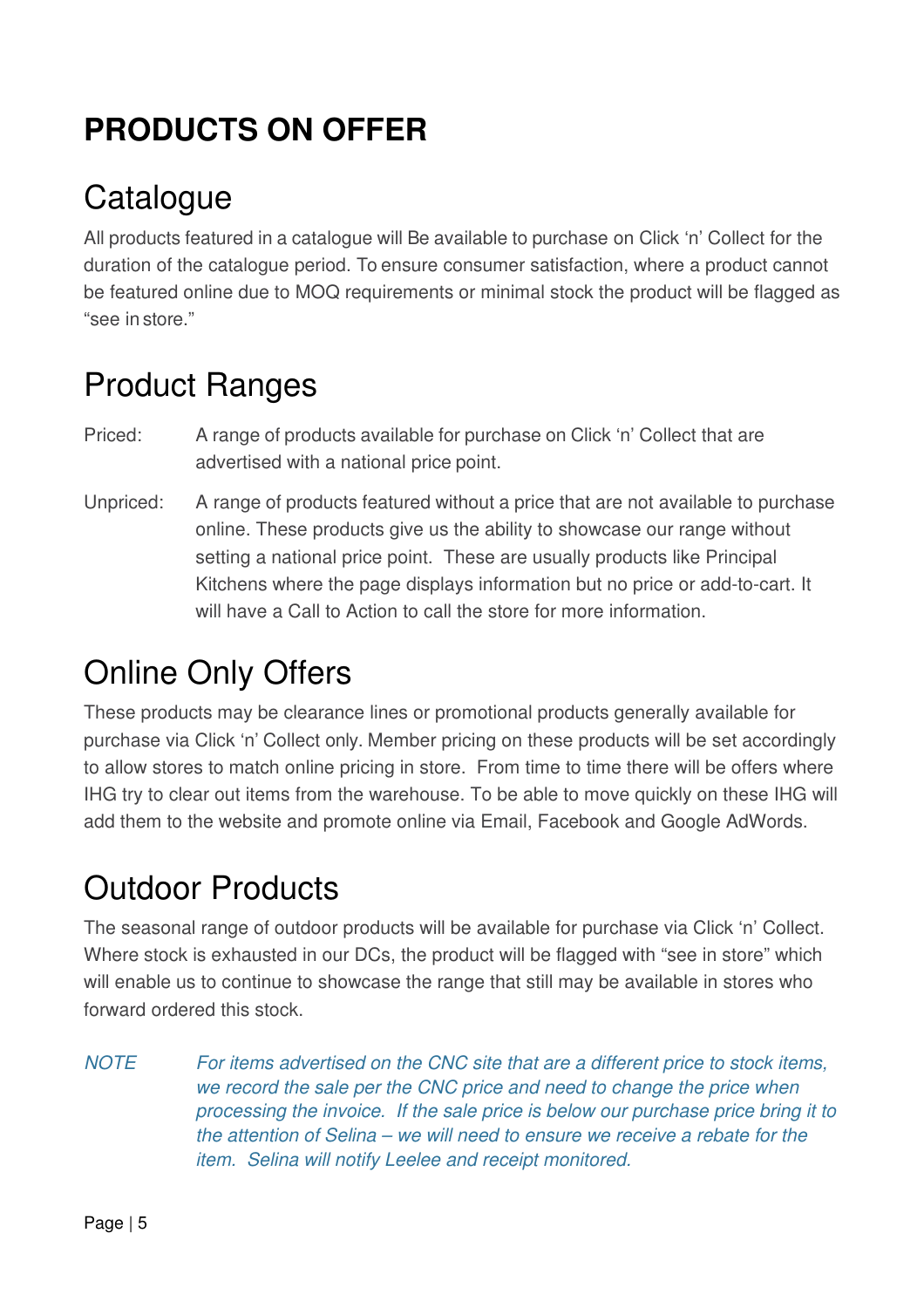# **PROCESSING THE ORDER**

- 1. Monitor the sales@globehardware.com.au email account for CNC orders. Print the email with the order. Paul King & Dean are the primary team members responsible for monitoring the Sales email account for Click 'N' Collect sales. If neither is in-store then someone else will be nominated to monitor sale for the day.
- 2. Review the order in the email. Check stock levels and determine if further stock is required.
- 3. If the stock is not in store, CHECK THE AVAILABILITY FROM THE WAREHOUSE. If stock is low, the chances of the customer receiving this via the CNC automated system will be low. Therefore, you must notify Selina so she can place an order the item (she may order more than has been specified in the customer order). The printed email must go on the order board in Fisk & Selina's office with the CNC number clearly highlighted.

### If the stock is in store at Globe HTH

- 1. Cancel order in the Online Portal if stock is not required. To do this:
	- a. Click the link in the email which will take you automatically to part of the Portal (without logging) and will prompt if more stock is required.
	- b. Do not zero this out, leave it as "1" or the quantity nominated in the customer order and the process will complete. Entering '0' will cancel the order.

If the order is cancelled, it will disappear from the order queue.

- 2. Pick the products and prepare them for pick up from the Goods Receiving area.
- 3. Enter the sale into DART and select the Click N Collect Payment Type. Use the order number as a reference (the unique CNC no.) and print 2 x copies of the invoice. (the consumer will take one, and sign the other
- 4. Attach the printed email order to an invoice copy on the customer pickup board with the CNC number highlighted for easy identification. This copy is to be put in the till that will be sighted by Selina and sent into Leelee for back office processing.
- 5. Put one invoice on the item to be picked up with the CNC number highlighted for easy identification.
- 6. See steps regarding Collection Process (customer pickup).

Page | 6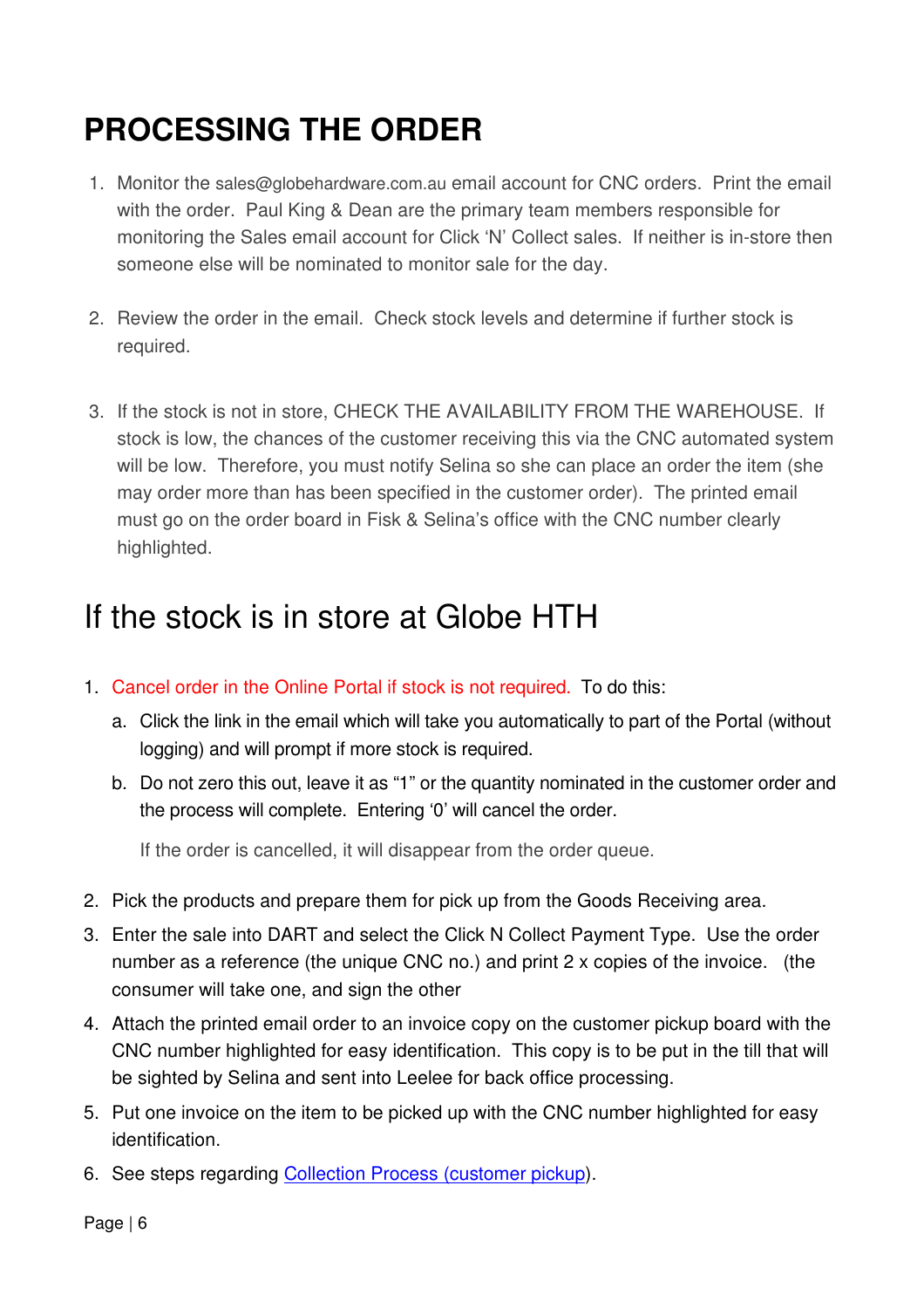- 7. Call the customer to inform them when their order will be available for collection. Give an estimation only, make no promises.
- 8. Once our customer's order has been finalised, we will receive a copy of the order via email to sales@globehardware.com.au.
- NOTE: At the same time, a store order will be raised for the products via the automated CNC function and quantity ordered by the consumer. If we have the products you must access the Online Portal and cancel the order.

#### Amendments must be made within 8 business hours of the order being placed, otherwise the goods will be ordered and we have no opportunity to supply from our Globe stock.

#### Reminder Business hours are currently classed as 9.00am to 5.00pm AEST, Monday to Friday for the CNC ordering process

The 'Queued Until' time will advise you of the time in which the order will process if the order is not amended. Stock will be picked on the store's next pick day. Our normal order day is Monday for picking on Tuesday resulting in delivery each Thursday.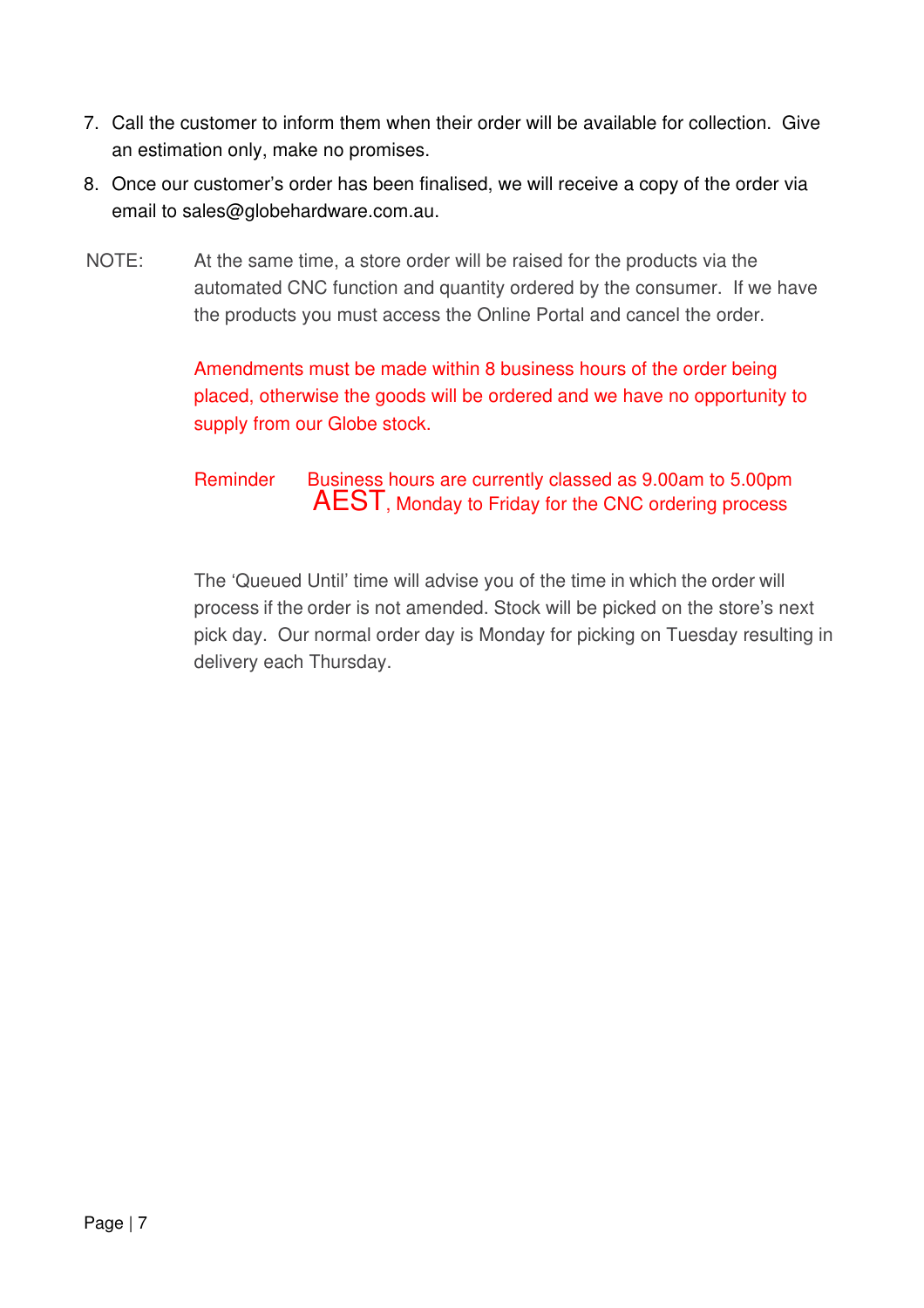### If the order is not in stock and was placed in the DC (warehouse**)**

#### **Receiving the stock from the DC (warehouse)**

For orders processed via the DC, the DC will pick the stock on Tuesdays for delivery Thursdays. Click 'n' Collect products will be shrink wrapped separately to standard stock and identified with a blue sticker and a packing slip report detailing which Click 'n' Collect orders are included.

A blue sticker and a copy of the packing slip report will also be attached to the outside of the full pallet, to assist stores in identifying Click 'n' Collect stock when it arrives.

- 1. Paul King or Dean are to get the order from the boards (Goods Receiving area or Fisk & Selina's office) and identify the items that have been received that match the orders.
- 2. Pick the products and prepare them for pick up from the Goods Receiving area.
- 3. Enter the sale into DART and select the Click N Collect Payment Type. Use the order number as a reference (the unique CNC no.) and print 2 x copies of the invoice. (the consumer will take one, and sign the other
- 4. Attach the printed email order to an invoice copy on the customer pickup board with the CNC number highlighted for easy identification. This copy is to be put in the till that will be sighted by Selina and sent into Leelee for back office processing.
- 5. Put one invoice on the item to be picked up with the CNC number highlighted for easy identification.
- 6. See steps regarding Collection Process (customer pickup).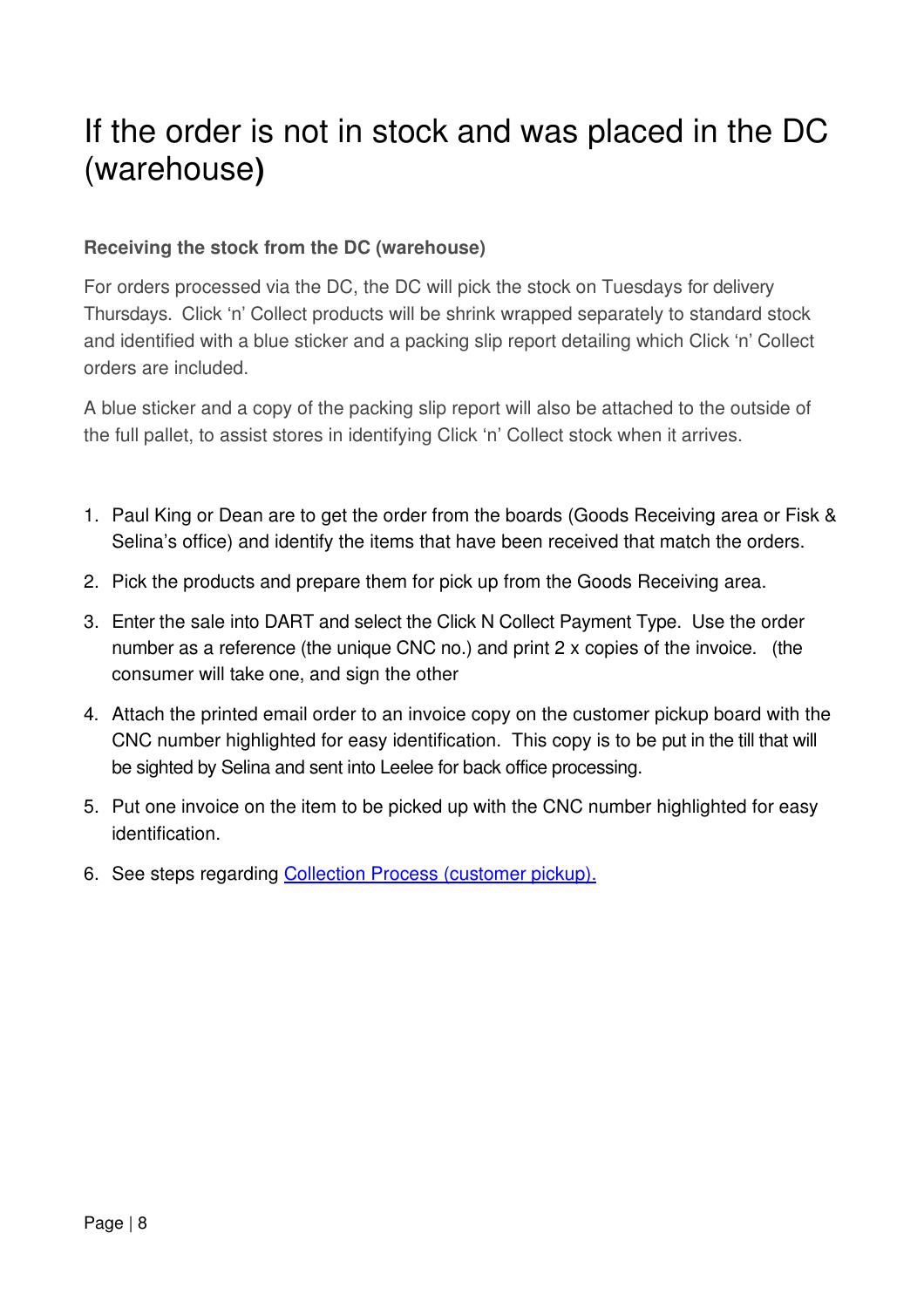### If the order is not in stock and is a Chargeback order.

All Click 'n' Collect chargeback orders will have the name of the Supplier on which we have raised the order, in the comments field.

All Click 'n' Collect chargeback orders are consolidated and sent to the relevant suppliers at 8am AEST each day for all orders 'processed' or 'expired' (orders that have exceeded that 8 business hours). Suppliers are instructed to dispatch the stock within two business days of receiving the order from IHG.

If you contact the supplier, please ensure that you state your store number, and the relevant Click 'n' Collect purchase order number

(i.e. CNC1000xxxx), this will mean the supplier can quickly and easily locate your order.

- 1. Review the order in the email. Check stock levels and determine if additional stock (as well as the customer order) is required.
- 2. If the stock is not in store, then follow the process for the automated CNC ordering process.
- 3. Raise a purchase order for the chargeback product, use the CNC number as a reference and put on the DIRECT board in Goods Receiving.
- 4. Call the customer and give them an ETA of the delivery do not promise a date.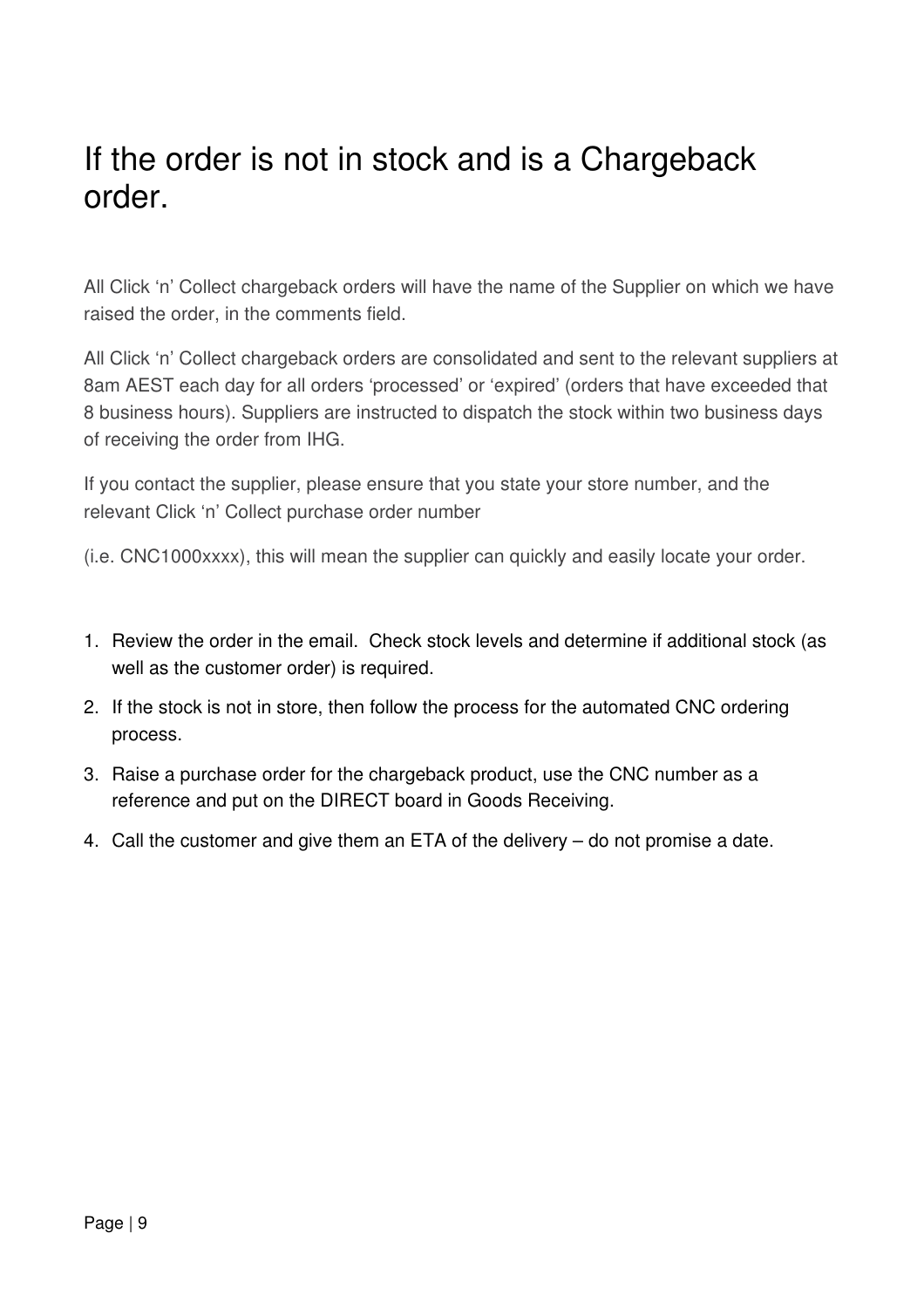On receipt of the stock:

- 1. Paul King or Dean are to get the order from the DIRECT board in Goods Receiving. (note: Chargeback orders placed by Fisk/Selina are put on the board in their office and when the goods are ordered this then goes onto the DIRECT board in Goods Receiving). Identify the items that have been received that match the orders.
- 2. Pick the products and prepare them for pick up from the Goods Receiving area.
- 3. Enter the sale into DART and select the Click N Collect Payment Type. Use the order number as a reference (the unique CNC no.) and print 2 x copies of the invoice. (the consumer will take one, sign the other which then goes into the till).
- 4. Attach the printed email order to an invoice copy on the customer pickup board with the CNC number highlighted for easy identification. This copy is to be put in the till that will be sighted by Selina and sent into Leelee for back office processing.
- 5. Put one invoice on the item to be picked up with the CNC number highlighted for easy identification.
- 6. See steps regarding Collection Process (customer pickup).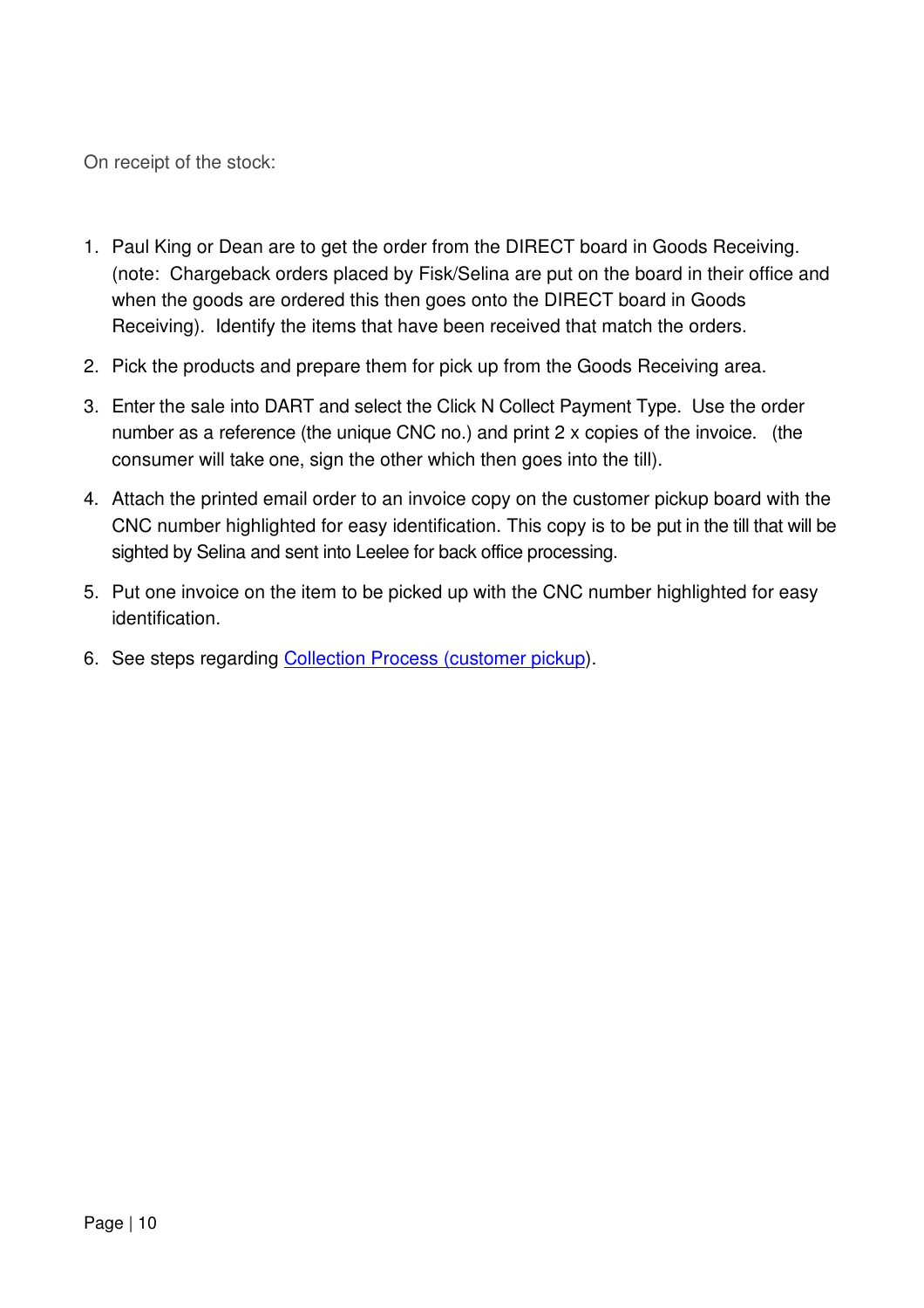# **COLLECTION PROCESS (customer pickup)**

When customers order online, they pay immediately with options for payment methods. Prior to pick up the item they need to show paperwork to match the purchase and method of payment. The process around the collection will depend on the payment, which has been chosen. The required process for Visa and Mastercard differs slightly from that of PayPal, Applepay, ZipPay or AndroidPay

### If a payment was made using VISA, AMEX or **Mastercard**

Complete the details on the green pickup slip checklist attached to the invoice on the goods to be picked up. If completed properly all the checks below are covered.

| <b>VISA</b> | mastercard                                                                                                                                                                                                                    |
|-------------|-------------------------------------------------------------------------------------------------------------------------------------------------------------------------------------------------------------------------------|
|             | Stores will need to ask the consumer                                                                                                                                                                                          |
|             | for: A copy of their order                                                                                                                                                                                                    |
|             | Compare the order number to the one you have                                                                                                                                                                                  |
|             | Compare the sale amount to the invoice attached to the products                                                                                                                                                               |
|             | Compare the last 4 digits of the credit card and type from the<br>consumer to what is on the email confirmation you have received                                                                                             |
|             | Check that the name on the credit card, order and photo identification,<br>match the email confirmation, take a photocopy of photo ID, otherwise<br>list the type and identification number on the signed copy of the invoice |
|             | Ask the consumer to sign a copy of the invoice, and put in the till. It will<br>be sighted by Selina and forwarded to Leelee for back office<br>processing.                                                                   |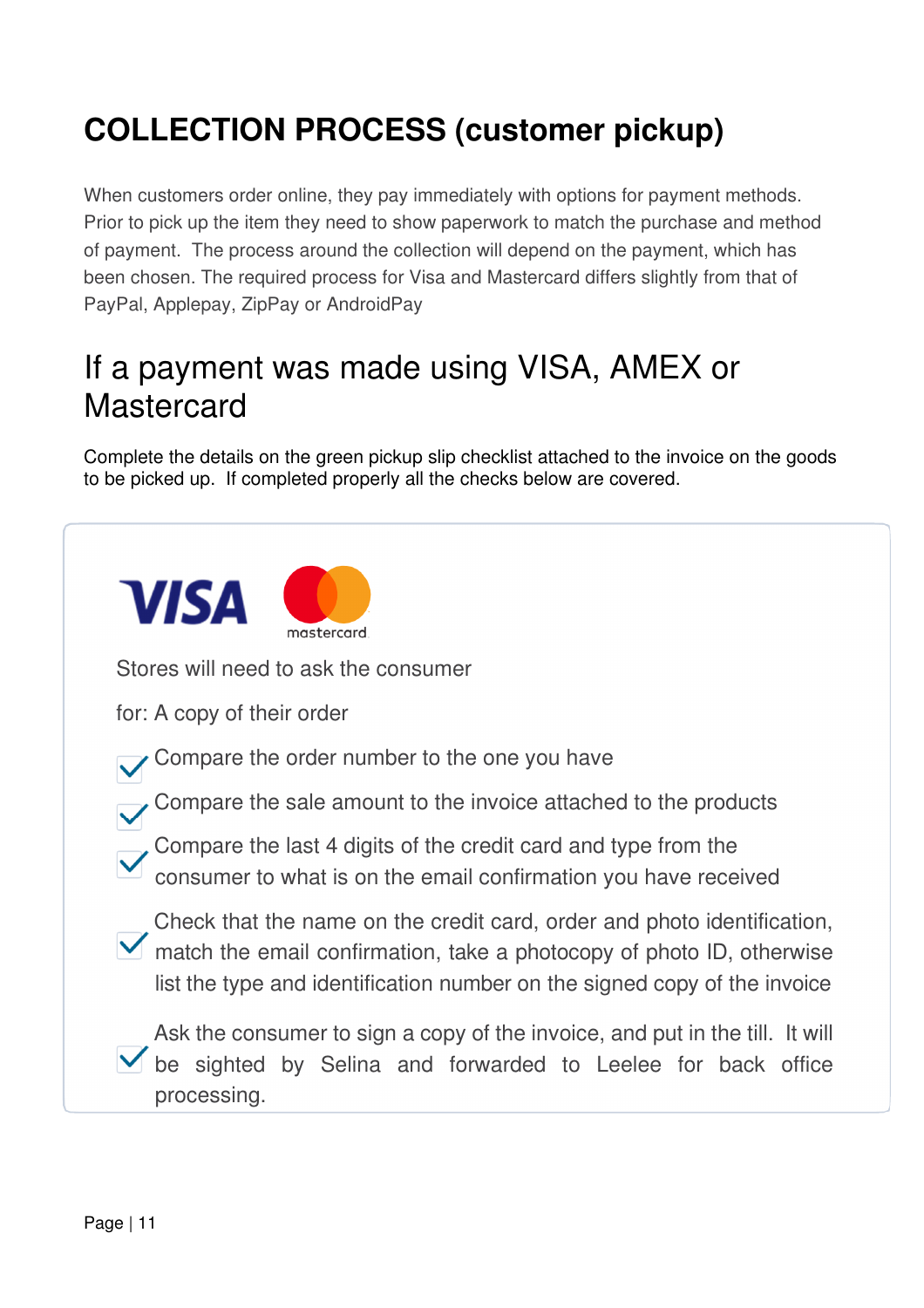### If a payment was made using PayPal, Afterpay, ApplePay, AndroidPay or ZipPay

Complete the details on the green pickup slip checklist attached to the invoice on the goods to be picked up. If completed properly all the checks below are covered.

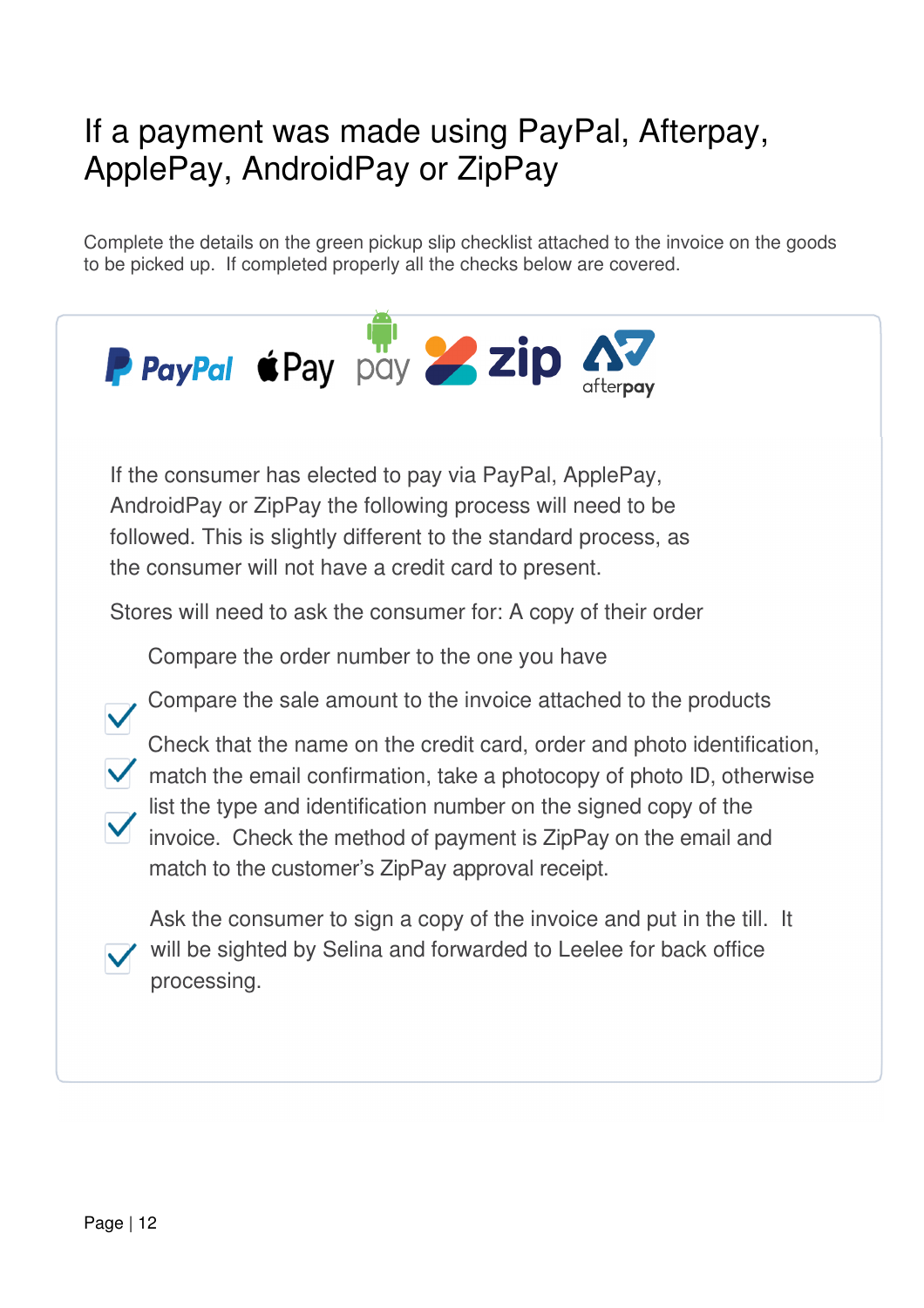# **RETURNS POLICY**

NOTE: Refunds for payment to customers are only processed in store after we have received payment from IHG. If Globe has not received the payment yet, IHG will contact the customer and process refunds to them.

This Policy is provided by the Home Timber & Hardware store (Globe HTH) participating in this website that has been selected by the customer to buy the particular product/s that are subject to this Policy (Globe HTH).

#### **The Store is not required to provide a refund or replacement if the customer changes their mind.**

The customer can choose a refund or exchange if a product has a major problem. This is when the product is used for its intended purpose in accordance with all instructions and:

- a) Has a problem that would have stopped someone from buying the item if they had known about it;
- b) Is unsafe;
- c) Is significantly different from any sample or description provided;
- d) Doesn't do what the Store said it would, or what the customer asked for and can't be easily fixed.

Alternatively, the customer can choose to keep the product and the Store (Globe) will compensate the customer for any drop, in value.

If the problem is not major, the Store will repair the product within a reasonable time. If it is not repaired in a reasonable time, the customer can choose a refund or replacement.

The customer is asked to keep proof of purchase, such as payment confirmation or receipt.

The method of refund will be the same as the method of payment. At Globe the method of refund will be CNC tender in DART as this was selected for the sale. If the HUB is processing the refund to the customer they will refund per the exact method of payment.

Stores may provide remedies in addition to the above at their discretion.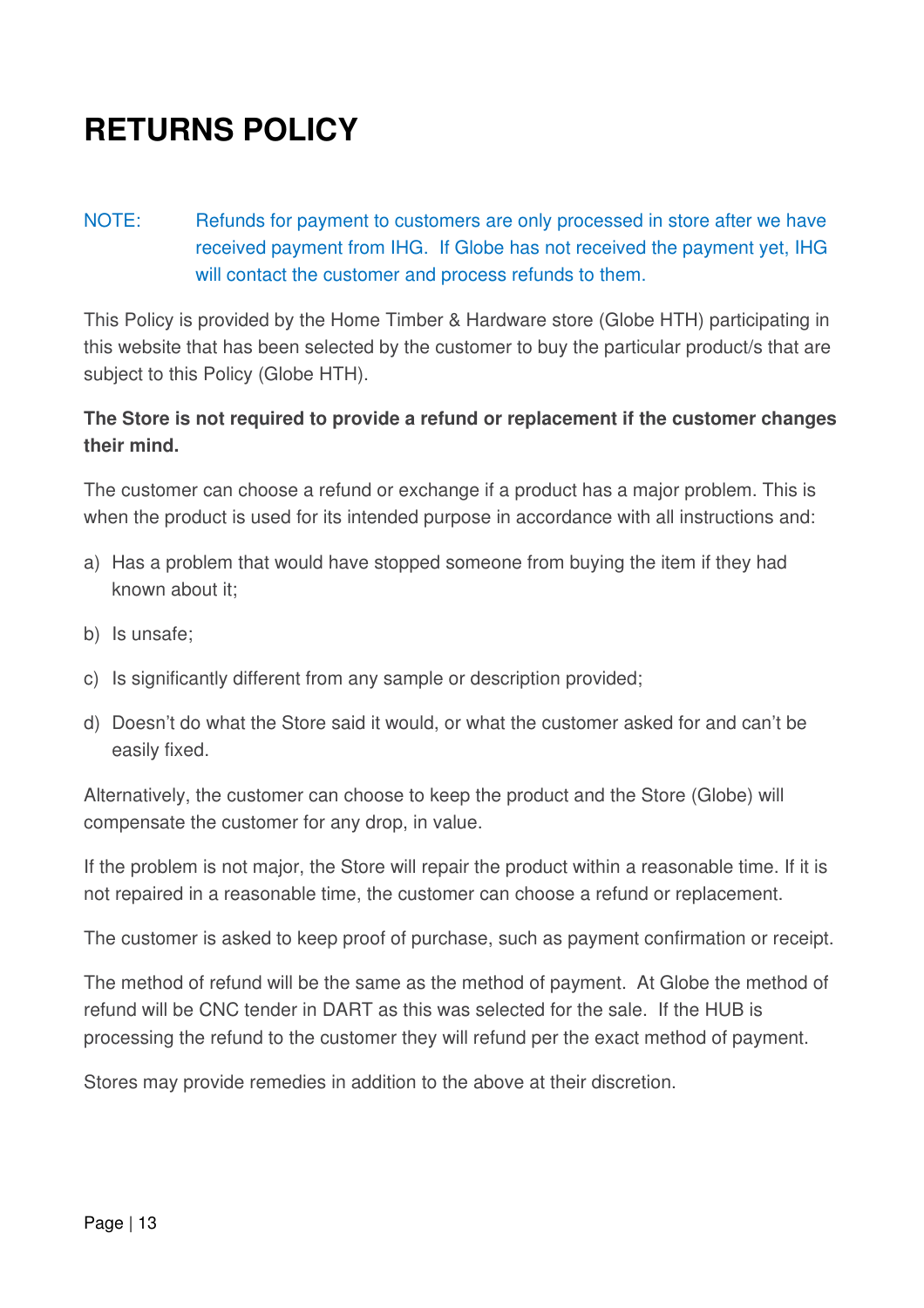### Globe process for refunds or exchanges

NOTE: Refunds for payment to customers are only processed in store after we have received payment from IHG. If Globe has not received the payment yet, IHG will contact the customer and process refunds to them.

We will follow our current procedures of repairing the product within a reasonable time. If it is not repaired in a reasonable time, the customer can choose a refund or replacement.

The customer is asked to keep proof of purchase, such as payment confirmation or receipt.

The method of refund will be the same as the method of payment IF IT IS A CREDIT CARD.

### If a consumer contacts Globe to seek a refund

1. Call the IHG National Support Office via the Hub 1300 880 440 and we will assist with the processing of this refund

### If a consumer contacts the IHG National Support Office and seeks a refund

- 1. The HUB will contact the store and obtain authorisation prior to processing this refund.
- 2. Once authorisation has been granted by the store, the refund will be processed and arrangements will be made to recoup the funds at the end of month from the store via Fees & Non-Stock Journal

*NOTE FROM IHG: The above process will be changing soon where we will be granting stores the ability to self-manage all refunds methods. Details of this process change will be communicated in the New Year (as at 23.7.20 this hasn't occurred)*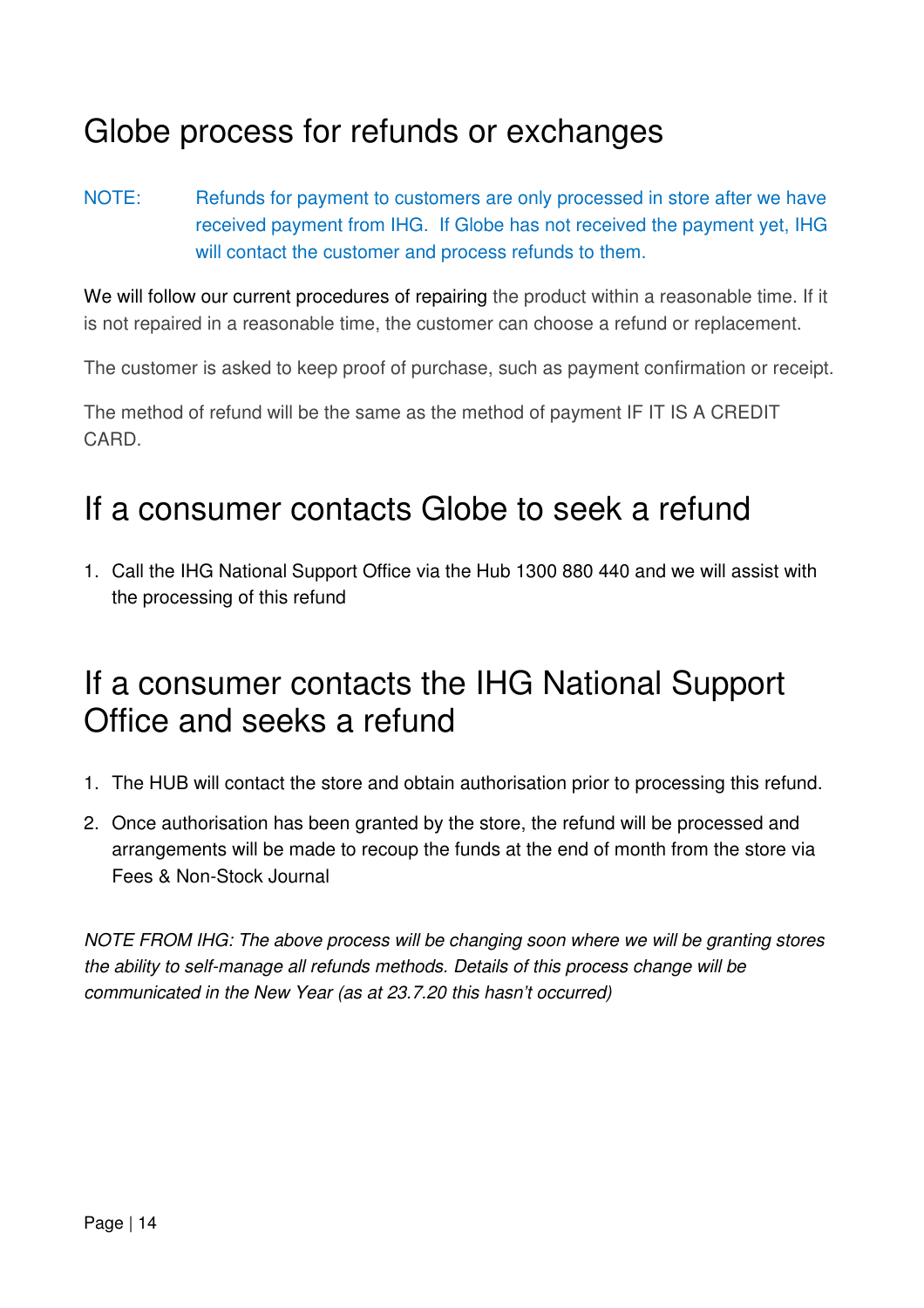### Online refunds for no stock availability

If there is no warehouse stock and the customer has paid online, IHG will process the refund for the customer and notify them as payment would not have been forwarded to us yet. In this instance we may receive notification from the hub re the stock unavailability.

NOTE IHG will update the stock availability twice a week on the website so there should be little chance of the warehouse items being out of stock.

In store we will have processed the sale and generated a tax invoice and so we need to process a refund to correct the stock and reverse the CNC sale using the CNC payment tender.

NOTE: Refunds for payment to customers are only processed in store after we have received payment from IHG. If Globe has not received the payment yet, IHG will contact the customer and process refunds to them.